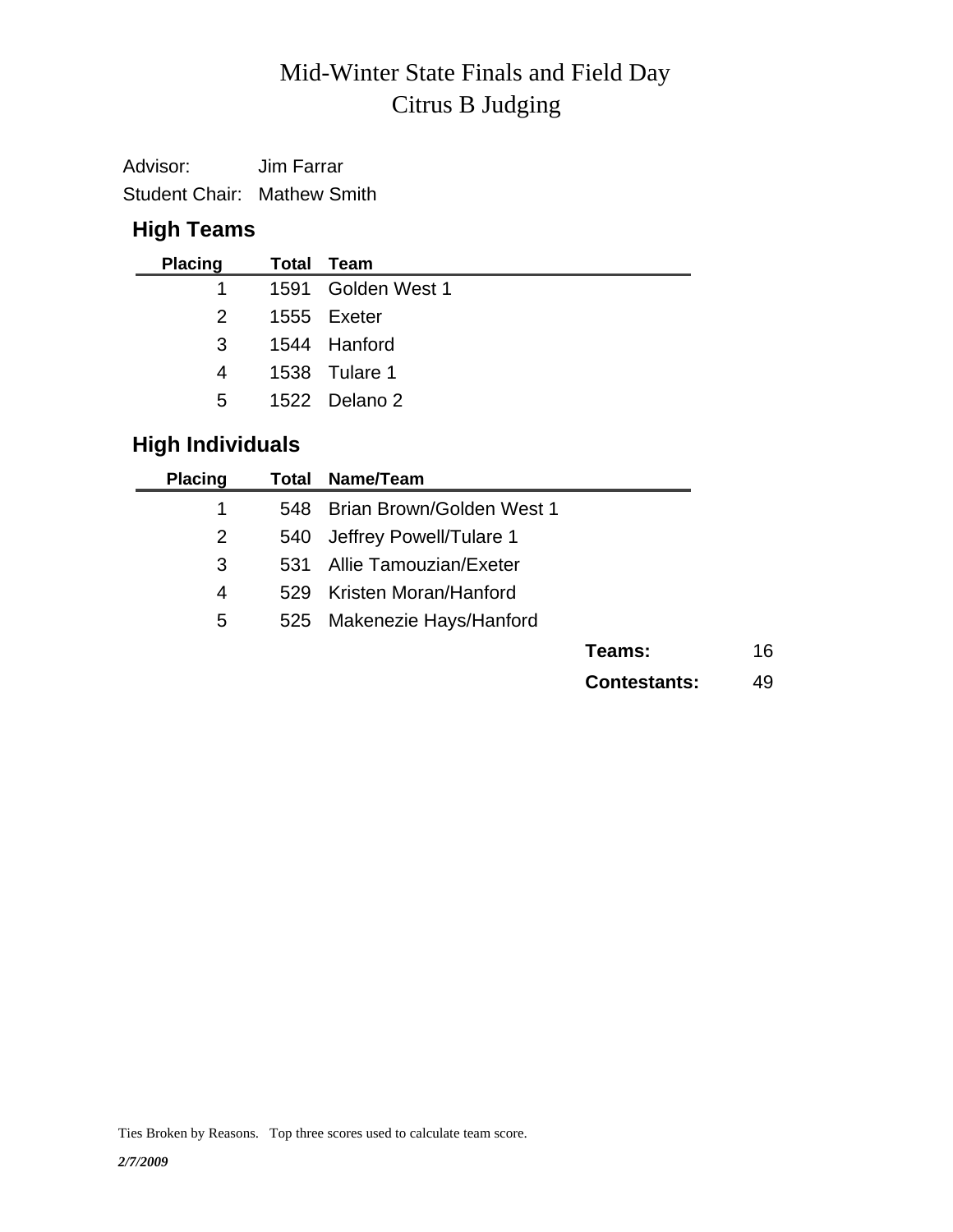# Mid-Winter State Finals and Field Day Citrus B Judging

| Advisor:          | Jim Farrar          |               |                         | Teams:             | 16                            |
|-------------------|---------------------|---------------|-------------------------|--------------------|-------------------------------|
| Student Chair:    | <b>Mathew Smith</b> |               |                         | 49<br>Contestants: |                               |
| <b>High Teams</b> |                     |               | <b>High Individuals</b> |                    |                               |
| <b>Placing</b>    | Total               | Team          | <b>Placing</b>          |                    | <b>Total Name/Team</b>        |
|                   | 1591                | Golden West 1 | 1                       |                    | 548 Brian Brown/Golden West 1 |
| 2                 |                     | 1555 Exeter   | 2                       | 540                | Jeffrey Powell/Tulare 1       |
| 3                 | 1544                | Hanford       | 3                       | 531                | Allie Tamouzian/Exeter        |
| 4                 | 1538                | Tulare 1      | 4                       | 529                | Kristen Moran/Hanford         |
| 5                 | 1522                | Delano 2      | 5                       | 525                | Makenezie Hays/Hanford        |

### **Sub Contest High Teams Sub Contest High Individuals**

|              | <b>Sub Contest Placing Team</b><br><b>Score</b> |                     |     |              | <b>Sub Contest Placing Name/Team</b> | <b>Score</b>                   |     |  |
|--------------|-------------------------------------------------|---------------------|-----|--------------|--------------------------------------|--------------------------------|-----|--|
| Oranges      | 1                                               | Golden West 1       | 414 | Oranges      | 1.                                   | Jace Tarbell/Golden West 2     | 148 |  |
|              | 2                                               | Hanford             | 409 |              | 2                                    | Mazie Jameson/Golden West 1    | 144 |  |
|              | 3                                               | Tulare 1            | 401 |              | 3                                    | Courtney Carulho/Tulare 1      | 143 |  |
|              | 4                                               | Exeter              | 395 |              | 4                                    | Allie Tamouzian/Exeter         | 141 |  |
|              | 5                                               | Delano <sub>2</sub> | 393 |              | 5                                    | Daniel Medellin/Delano 2       | 140 |  |
| Lemons       | 1                                               | Exeter              | 413 | Lemons       | 1                                    | Patrick Daly/Exeter            | 142 |  |
|              | 2                                               | Delano <sub>1</sub> | 404 |              | 2                                    | Raul-Alexiz Benitez/Delano 1   | 141 |  |
|              | 3                                               | El Diamante         | 402 |              | 3                                    | Kristen Moran/Hanford          | 140 |  |
|              | 4                                               | Porterville         | 398 |              | 4                                    | Hilary Spivey/El Diamante      | 140 |  |
|              | 5                                               | Golden West 1       | 391 |              | 5                                    | <b>Tyson Baker/Porterville</b> | 140 |  |
| Grapefruit   | -1                                              | Porterville         | 278 | Grapefruit   | 1                                    | Makenezie Hays/Hanford         | 100 |  |
|              | 2                                               | Hanford             | 273 |              | 2                                    | Courtney Thornburg/Woodlake    | 100 |  |
|              | 3                                               | Woodlake            | 272 |              | 3                                    | Miranda Patrick/Porterville    | 96  |  |
|              | 4                                               | Delano <sub>2</sub> | 270 |              | 4                                    | Brian Brown/Golden West 1      | 95  |  |
|              | 5                                               | Golden West 1       | 256 |              | 5                                    | Kristen Moran/Hanford          | 95  |  |
| <b>Trees</b> | 1                                               | Tulare 1            | 276 | <b>Trees</b> | 1                                    | Kristen Moran/Hanford          | 96  |  |
|              | 2                                               | Hanford             | 273 |              | 2                                    | Leticia Mandujano/Delano 2     | 95  |  |
|              | 3                                               | Golden West 2       | 271 |              | 3                                    | Brian Brown/Golden West 1      | 93  |  |
|              | 4                                               | Golden West 1       | 270 |              | 4                                    | Jeffrey Powell/Tulare 1        | 93  |  |
|              | 5                                               | Woodlake            | 266 |              | 5                                    | Mitchell Owens/Golden West 2   | 93  |  |
| ID           | 1                                               | Golden West 1       | 260 | ID           | 1                                    | Jeffrey Powell/Tulare 1        | 95  |  |
|              | 2                                               | Tulare 1            | 255 |              | 2                                    | Hayley Young/Golden West 1     | 90  |  |
|              | 3                                               | Exeter              | 240 |              | 3                                    | Patrick Daly/Exeter            | 90  |  |
|              | 4                                               | Golden West 2       | 230 |              | 4                                    | Brian Brown/Golden West 1      | 85  |  |
|              | 5                                               | Delano <sub>2</sub> | 225 |              | 5                                    | Jeni Fosnaugh/El Diamante      | 85  |  |

Ties Broken by Reasons. Top three scores used to calculate team score.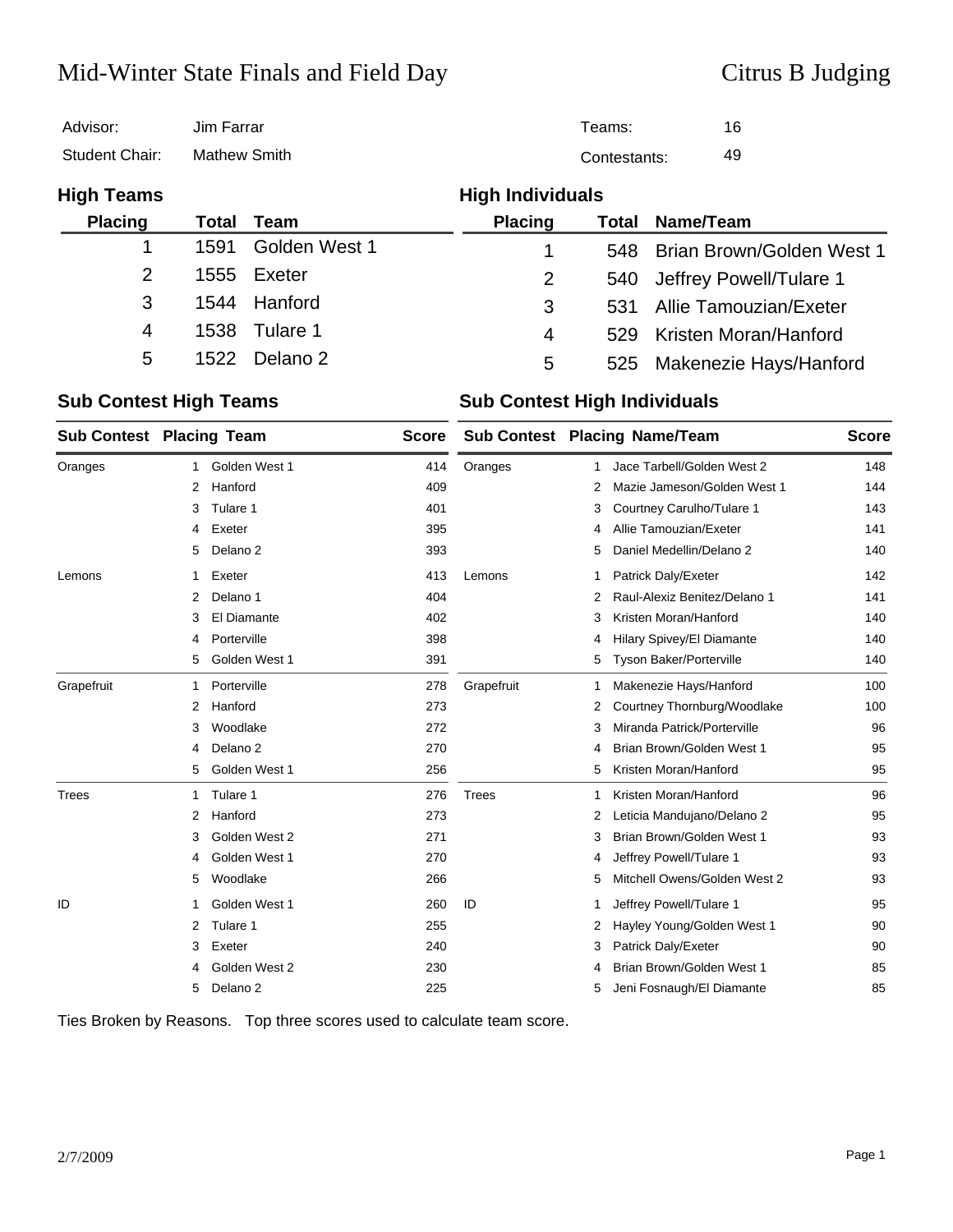## **Individual Results**

|                        |    | Reasons | Oranges I Oranges 1 Oranges II Lemon 1 |    | Reasons | Lemon 1 Lemons II Grapefruit Grapefruit |    | 11 | Tree | <b>Tree</b><br>Reasons | ID | Tie | Total       | Place           |
|------------------------|----|---------|----------------------------------------|----|---------|-----------------------------------------|----|----|------|------------------------|----|-----|-------------|-----------------|
| Delano 1               |    |         |                                        |    |         |                                         |    |    |      |                        |    |     | 1377        | 11              |
| Anthony DeAnda         | 33 | 20      | 47                                     | 40 | 24      | 45                                      | 26 | 41 | 50   | 30                     | 10 | 74  | 366         | 47              |
| Diana Valle            | 48 | 32      | 50                                     | 47 | 44      | 33                                      | 40 | 50 | 50   | 43                     | 40 | 119 | 477 *       | 32              |
| Raul-Alexiz Benitez    | 40 | 35      | 23                                     | 50 | 46      | 45                                      | 42 | 38 | 31   | 39                     | 75 | 120 | 464 *       | 37              |
| <b>Ted Pascua</b>      | 48 | 31      | 50                                     | 50 | 44      | 45                                      | 28 | 38 | 31   | 41                     | 30 | 116 | 436 *       | 42              |
| Delano <sub>2</sub>    |    |         |                                        |    |         |                                         |    |    |      |                        |    |     | 1522        | $\overline{5}$  |
| Daniel Medellin        | 48 | 45      | 47                                     | 47 | 45      | 45                                      | 40 | 47 | 40   | 41                     | 65 | 131 | 510 *       | 13              |
| John Domondon          | 48 | 34      | 47                                     | 42 | 34      | 45                                      | 50 | 41 | 45   | 38                     | 85 | 106 | 509 *       | 15              |
| Leticia Mandujano      | 50 | 41      | 46                                     | 42 | 39      | 45                                      | 50 | 38 | 50   | 45                     | 50 | 125 | 496         | 21              |
| Mariena Ceja           | 45 | 29      | 50                                     | 47 | 42      | 34                                      | 42 | 50 | 48   | 41                     | 75 | 112 | 503 *       | 16              |
| Dinuba                 |    |         |                                        |    |         |                                         |    |    |      |                        |    |     | <b>487</b>  | <u>14</u>       |
| Joey Marchy            | 50 | 35      | 47                                     | 47 | 36      | 42                                      | 46 | 41 | 48   | 40                     | 55 | 111 | 487 *       | 27              |
| <b>El Diamante</b>     |    |         |                                        |    |         |                                         |    |    |      |                        |    |     | 1463        | $\underline{8}$ |
| <b>Hilary Spivey</b>   | 50 | 37      | 50                                     | 50 | 45      | 45                                      | 42 | 29 | 48   | 40                     | 75 | 122 | $511 *$     | 12              |
| Jeni Fosnaugh          | 48 | 39      | 30                                     | 45 | 48      | 45                                      | 26 | 23 | 45   | 40                     | 85 | 127 | 474 *       | 35              |
| Karlee Hare            | 45 | 29      | 50                                     | 47 | 30      | 47                                      | 38 | 47 | 48   | 37                     | 60 | 96  | 478 *       | 31              |
| <b>Exeter</b>          |    |         |                                        |    |         |                                         |    |    |      |                        |    |     | <b>1555</b> | $\overline{2}$  |
| Allie Tamouzian        | 48 | 43      | 50                                     | 47 | 43      | 47                                      | 46 | 47 | 45   | 40                     | 75 | 126 | 531 *       | $\mathbf{3}$    |
| Patrick Daly           | 50 | 36      | 40                                     | 50 | 42      | 50                                      | 46 | 32 | 48   | 41                     | 90 | 119 | 525 *       | $\overline{7}$  |
| <b>Tamara Tollison</b> | 47 | 35      | 46                                     | 50 | 47      | 37                                      | 38 | 41 | 43   | 40                     | 75 | 122 | 499 *       | 19              |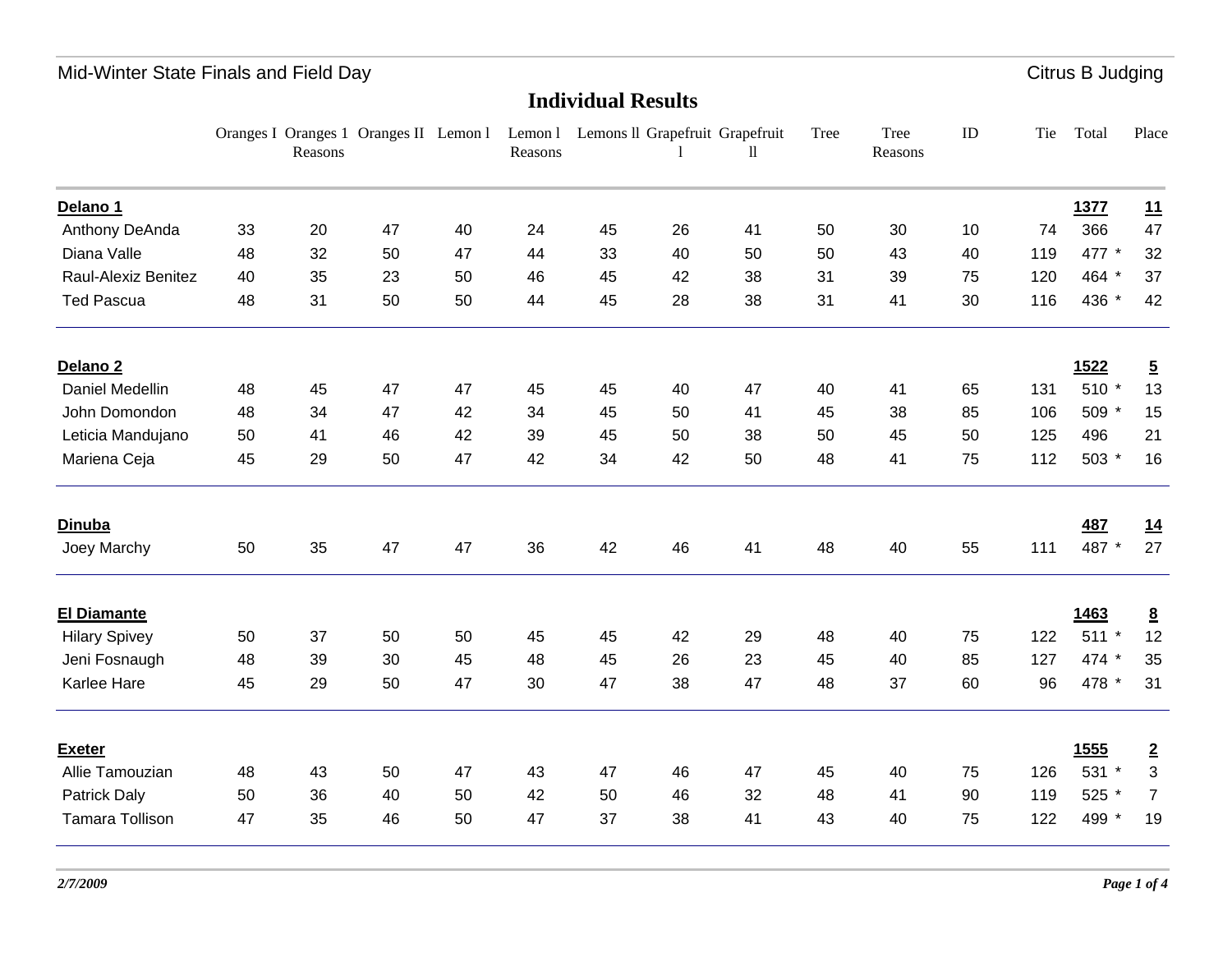## **Individual Results**

|                        |    | Reasons | Oranges I Oranges 1 Oranges II Lemon 1 |    | Reasons | Lemon 1 Lemons II Grapefruit Grapefruit |    | 11 | Tree | Tree<br>Reasons | ID | Tie | Total       | Place           |
|------------------------|----|---------|----------------------------------------|----|---------|-----------------------------------------|----|----|------|-----------------|----|-----|-------------|-----------------|
| Golden West 1          |    |         |                                        |    |         |                                         |    |    |      |                 |    |     | <b>1591</b> | $\overline{1}$  |
| <b>Brian Brown</b>     | 50 | 42      | 46                                     | 47 | 45      | 45                                      | 48 | 47 | 48   | 45              | 85 | 132 | 548 *       | $\mathbf{1}$    |
| <b>Hayley Young</b>    | 50 | 46      | 36                                     | 47 | 38      | 50                                      | 46 | 29 | 43   | 43              | 90 | 127 | 518 *       | 9               |
| <b>Matthew Walther</b> | 50 | 29      | 48                                     | 42 | 34      | 41                                      | 38 | 50 | 50   | 41              | 65 | 104 | 488         | 26              |
| Mazie Jameson          | 50 | 44      | 50                                     | 42 | 32      | 45                                      | 42 | 44 | 48   | 43              | 85 | 119 | 525 *       | $\,6\,$         |
| <b>Golden West 2</b>   |    |         |                                        |    |         |                                         |    |    |      |                 |    |     | 1518        | $\underline{6}$ |
| Jace Tarbell           | 50 | 48      | 50                                     | 47 | 41      | 45                                      | 46 | 29 | 43   | 42              | 75 | 131 | 516 *       | 10              |
| Macayla Morse          | 47 | 38      | 50                                     | 47 | 46      | 45                                      | 30 | 38 | 50   | 42              | 35 | 126 | 468         | 36              |
| <b>Mitchell Owens</b>  | 50 | 38      | 24                                     | 48 | 39      | 42                                      | 48 | 41 | 48   | 45              | 70 | 122 | 493 *       | 22              |
| Seth Borges            | 50 | 36      | 40                                     | 42 | 31      | 45                                      | 40 | 47 | 48   | 45              | 85 | 112 | 509 *       | 14              |
| Golden West 3          |    |         |                                        |    |         |                                         |    |    |      |                 |    |     | 457         | <u>16</u>       |
| Jordan Dunn            | 48 | 40      | 40                                     | 50 | 34      | 41                                      | 20 | 20 | 43   | 41              | 80 | 115 | 457 *       | 40              |
| Hanford                |    |         |                                        |    |         |                                         |    |    |      |                 |    |     | 1544        | $\overline{3}$  |
| <b>Brandon Lee</b>     | 48 | 39      | 47                                     | 42 | 35      | 45                                      | 46 | 32 | 48   | 43              | 65 | 117 | 490 *       | 24              |
| Kristen Moran          | 50 | 42      | 46                                     | 47 | 43      | 50                                      | 48 | 47 | 50   | 46              | 60 | 131 | 529 *       | 4               |
| Makenezie Hays         | 48 | 42      | 47                                     | 42 | 38      | 37                                      | 50 | 50 | 45   | 41              | 85 | 121 | 525 *       | 5               |
| <b>Phillip Nunes</b>   | 43 | 38      | 47                                     | 42 | 44      | 41                                      | 40 | 32 | 48   | 44              | 65 | 126 | 484         | 28              |
| Hanford                |    |         |                                        |    |         |                                         |    |    |      |                 |    |     | <u>490</u>  | <u>13</u>       |
| Chris Compton          | 48 | 39      | 40                                     | 42 | 41      | 42                                      | 42 | 38 | 48   | 40              | 70 | 120 | 490 *       | 23              |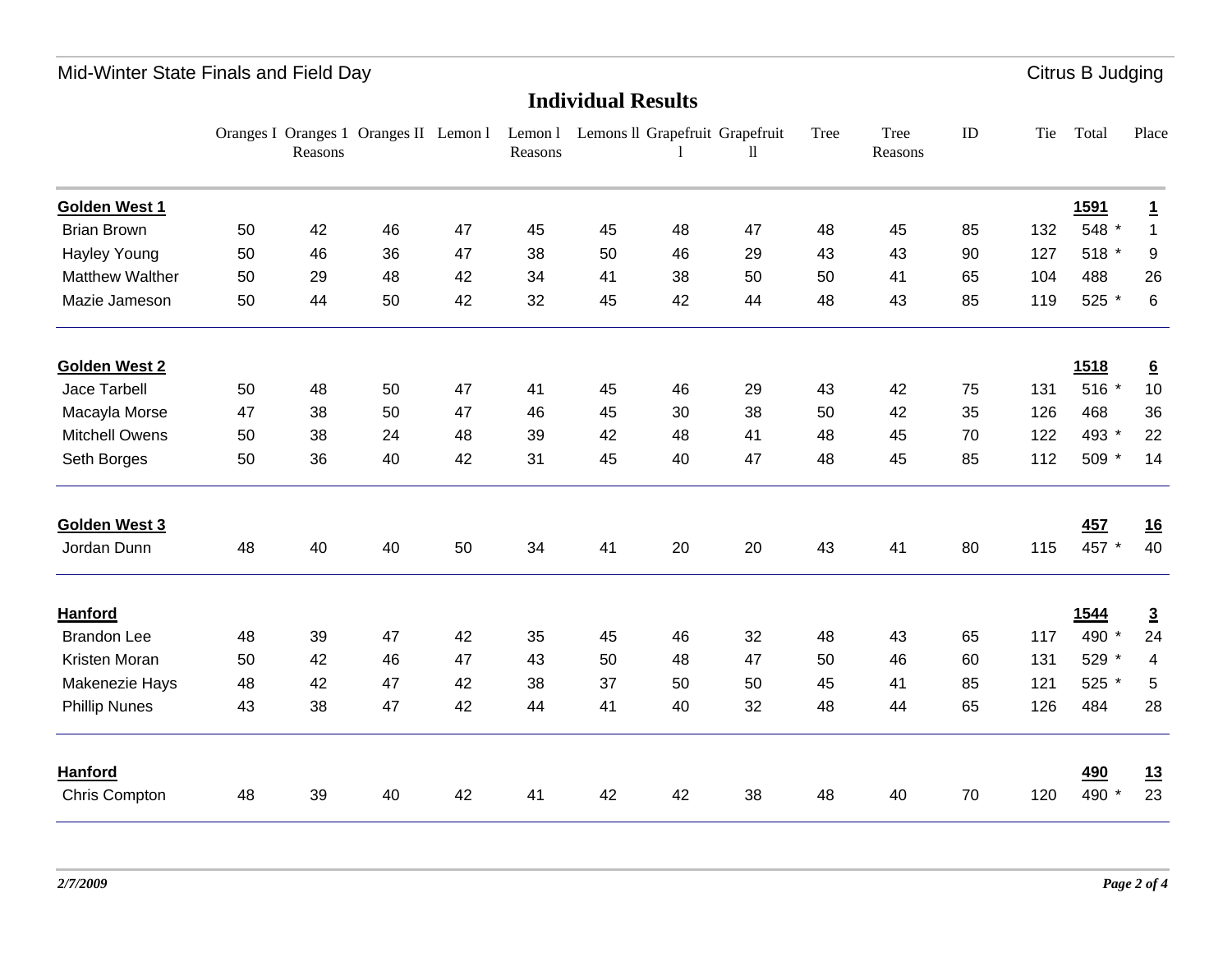### **Individual Results**

|                        |    | Reasons | Oranges I Oranges 1 Oranges II Lemon 1 |    | Reasons | Lemon 1 Lemons II Grapefruit Grapefruit |    | 11 | <b>Tree</b> | Tree<br>Reasons | ID       | Tie | Total | Place                   |
|------------------------|----|---------|----------------------------------------|----|---------|-----------------------------------------|----|----|-------------|-----------------|----------|-----|-------|-------------------------|
| Lemoore                |    |         |                                        |    |         |                                         |    |    |             |                 |          |     | 1457  | $\overline{\mathbf{a}}$ |
| Brandon Hodgson        | 47 | 30      | 46                                     | 42 | 33      | 34                                      | 22 | 50 | 43          | 38              | 55       | 101 | 440 * | 41                      |
| Palricia Wilcox        | 47 | 36      | 50                                     | 48 | 39      | 47                                      | 46 | 47 | 48          | 42              | 65       | 117 | 515 * | 11                      |
| Rebekah Sima           | 48 | 30      | 35                                     | 42 | 38      | 38                                      | 38 | 38 | 26          | 37              | 45       | 105 | 415   | 44                      |
| <b>Stacey Jeffries</b> | 43 | 32      | 47                                     | 47 | 44      | 42                                      | 48 | 41 | 45          | 43              | 70       | 119 | 502 * | 17                      |
| <b>McFarland</b>       |    |         |                                        |    |         |                                         |    |    |             |                 |          |     | 1147  | 12                      |
| David Gyancia          | 28 | 29      | 35                                     | 42 | 37      | 37                                      | 38 | 29 | 45          | 43              | 10       | 109 | 373 * | 46                      |
| Luis Gutierrez         | 50 | 40      | 40                                     | 42 | 32      | 45                                      | 46 | 23 | 48          | 40              | 5        | 112 | 411 * | 45                      |
| <b>Tracy Valdivia</b>  | 43 | 26      | 31                                     | 38 | 29      | 47                                      | 26 | 41 | 50          | 32              | $\Omega$ | 87  | 363 * | 48                      |
| <b>Tyler Whisler</b>   | 48 | 32      | 40                                     | 48 | 28      | 34                                      | 30 | 20 | 15          | 29              | 15       | 89  | 339   | 49                      |
| <b>Porterville</b>     |    |         |                                        |    |         |                                         |    |    |             |                 |          |     | 1469  | $\mathbf{Z}$            |
| <b>Haley Newkirk</b>   | 48 | 40      | 50                                     | 50 | 43      | 42                                      | 46 | 47 | 43          | 37              | 55       | 120 | 501 * | 18                      |
| <b>Matt Bonds</b>      | 37 | 30      | 47                                     | 47 | 39      | 45                                      | 42 | 47 | 48          | 43              | 55       | 112 | 480 * | 30                      |
| Miranda Patrick        | 50 | 43      | 42                                     | 47 | 43      | 42                                      | 46 | 50 | 32          | 38              | 55       | 124 | 488 * | 25                      |
| <b>Tyson Baker</b>     | 47 | 29      | 42                                     | 50 | 45      | 45                                      | 42 | 47 | 13          | 33              | 65       | 107 | 458   | 39                      |
| Tulare 1               |    |         |                                        |    |         |                                         |    |    |             |                 |          |     | 1538  | $\overline{4}$          |
| Courtney Carulho       | 50 | 43      | 50                                     | 48 | 32      | 50                                      | 50 | 29 | 50          | 40              | 80       | 115 | 522 * | $\,8\,$                 |
| Dylan Borba            | 45 | 35      | 40                                     | 47 | 44      | 37                                      | 20 | 20 | 50          | 43              | 35       | 122 | 416   | 43                      |
| Jeffrey Powell         | 40 | 39      | 47                                     | 47 | 45      | 47                                      | 40 | 47 | 48          | 45              | 95       | 129 | 540 * | $\overline{c}$          |
| Stefani Spencer        | 50 | 36      | 46                                     | 32 | 33      | 37                                      | 46 | 23 | 48          | 45              | 80       | 114 | 476 * | 34                      |

#### **Tulare 2**

**483 15**